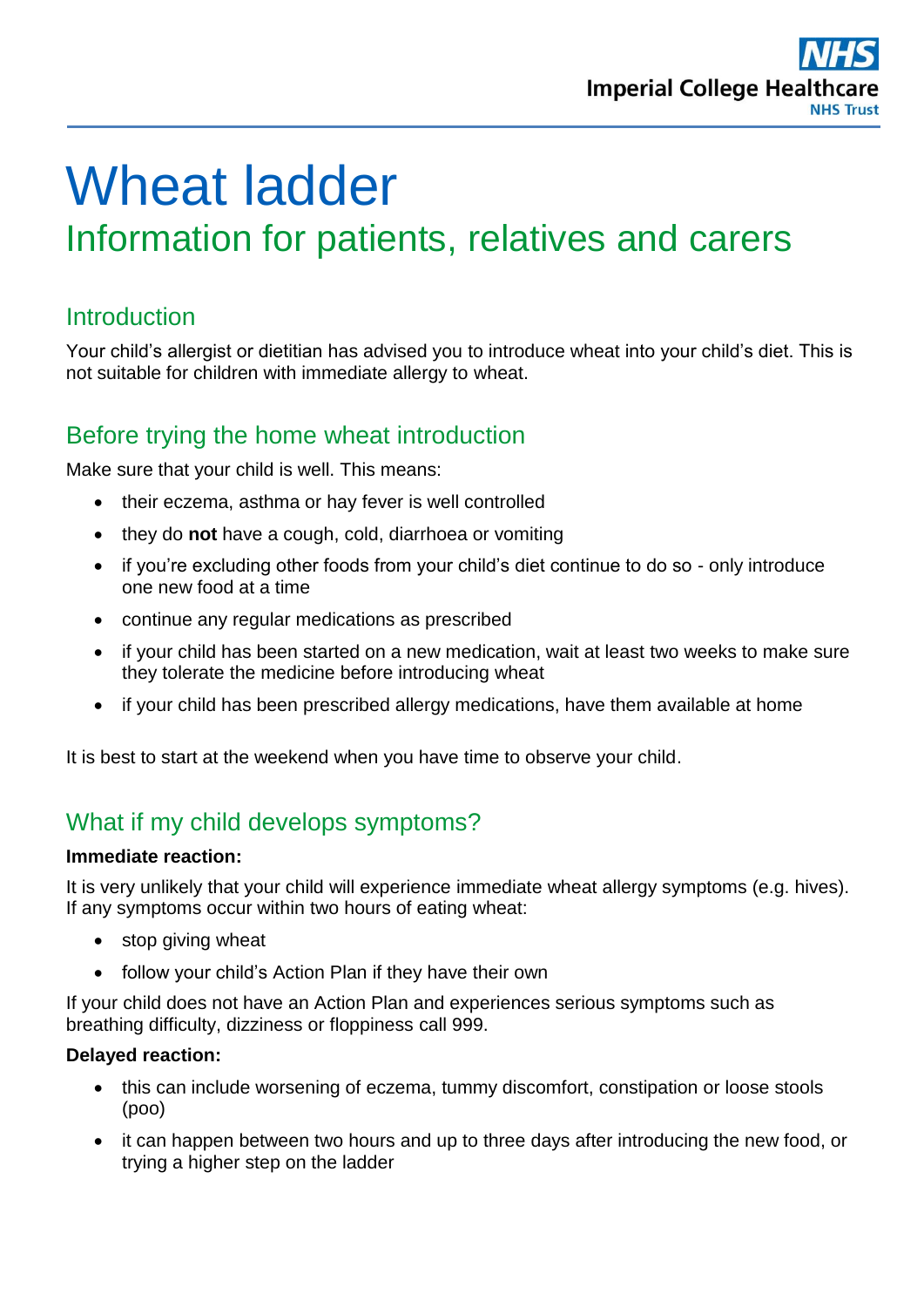- however, these symptoms can also occur for lots of other reasons: e.g. catching a cold virus or a tummy bug, being stressed/anxious because of exams or not sleeping well. So, if your child develops delayed symptoms and their symptoms are mild, stop giving wheat for three to five days, until they have recovered, and then try the same step again
- if their symptoms are significant, very distressing or have occurred on two attempts at the same step, and there are no other obvious reasons for this, go back and continue at the previously well-tolerated step. You can try the next step again in three months' time. If significant symptoms occurred after step 1, stop and continue avoiding wheat altogether

# How to introduce wheat following the wheat ladder

Please follow the advice in this table:

| <b>Steps</b>      | Take 3-7 days<br>for each step                                 | You can give one of the<br>following foods or<br>choose a different<br>option. Always check<br>the label                                                                                                                                   | If excluding milk, egg, soya or<br>nuts.<br>You can give one of the<br>following foods or choose a<br>different option. Always check<br>the label                                                                                                                                                                                                                |
|-------------------|----------------------------------------------------------------|--------------------------------------------------------------------------------------------------------------------------------------------------------------------------------------------------------------------------------------------|------------------------------------------------------------------------------------------------------------------------------------------------------------------------------------------------------------------------------------------------------------------------------------------------------------------------------------------------------------------|
| Step 1            | Give baked food<br>containing wheat<br>once a day              | 1⁄4 Weetabix™<br>$\bullet$<br>10g cooked pasta<br>$\bullet$<br>1/4 slice bread or toast<br>$\bullet$<br>1 bread stick<br>$\bullet$<br>$\frac{1}{2}$ cream cracker<br>$\bullet$<br>1/2 Digestive biscuit<br>$\bullet$<br>1 Rich Tea biscuit | 1⁄4 Weetabix™<br>$\bullet$<br>10g cooked egg free<br>$\bullet$<br>pasta<br>1⁄4 slice Soya free<br>bread (e.g. Jackson's,<br>Waitrose love life,<br>Tesco's Finest)<br>1/2 Jacob's Cream<br>Cracker <sup>®</sup><br>1 Bread stick (e.g.<br>Tesco's)<br>1/ <sub>2</sub> milk free Digestive<br>$\bullet$<br>biscuit (e.g. Doves<br>Farm, Waitrose,<br>Sainsbury's) |
| Step <sub>2</sub> | Double the portion<br>in step 1                                | e.g. 1/2 Weetabix™, 20g<br>cooked pasta, 1 Digestive<br>biscuit, 1/2 slice bread                                                                                                                                                           | e.g. 20g egg free pasta, $\frac{1}{2}$<br>slice bread                                                                                                                                                                                                                                                                                                            |
| Step 3            | Double the portion<br>in step 2                                | e.g. 1 Weetabix™, 40g<br>cooked pasta, 2 Digestive<br>biscuits, 1 slice bread                                                                                                                                                              | e.g. 40g egg free pasta, 1<br>slice bread                                                                                                                                                                                                                                                                                                                        |
| Step 4            | Give a normal<br>portion for your<br>child's age once a<br>day | e.g. 2 Weetabix <sup>™</sup> , 40-60g<br>cooked pasta, 2 slices bread                                                                                                                                                                      | e.g. 40-60g egg free pasta, 2<br>slices bread                                                                                                                                                                                                                                                                                                                    |
| Step 5            | Add an additional<br>portion                                   | Your child will be eating 2 portions of wheat-containing food a<br>day                                                                                                                                                                     |                                                                                                                                                                                                                                                                                                                                                                  |

**If tolerating full portions of wheat for 7 days your child should be able to include wheat freely in their diet.**